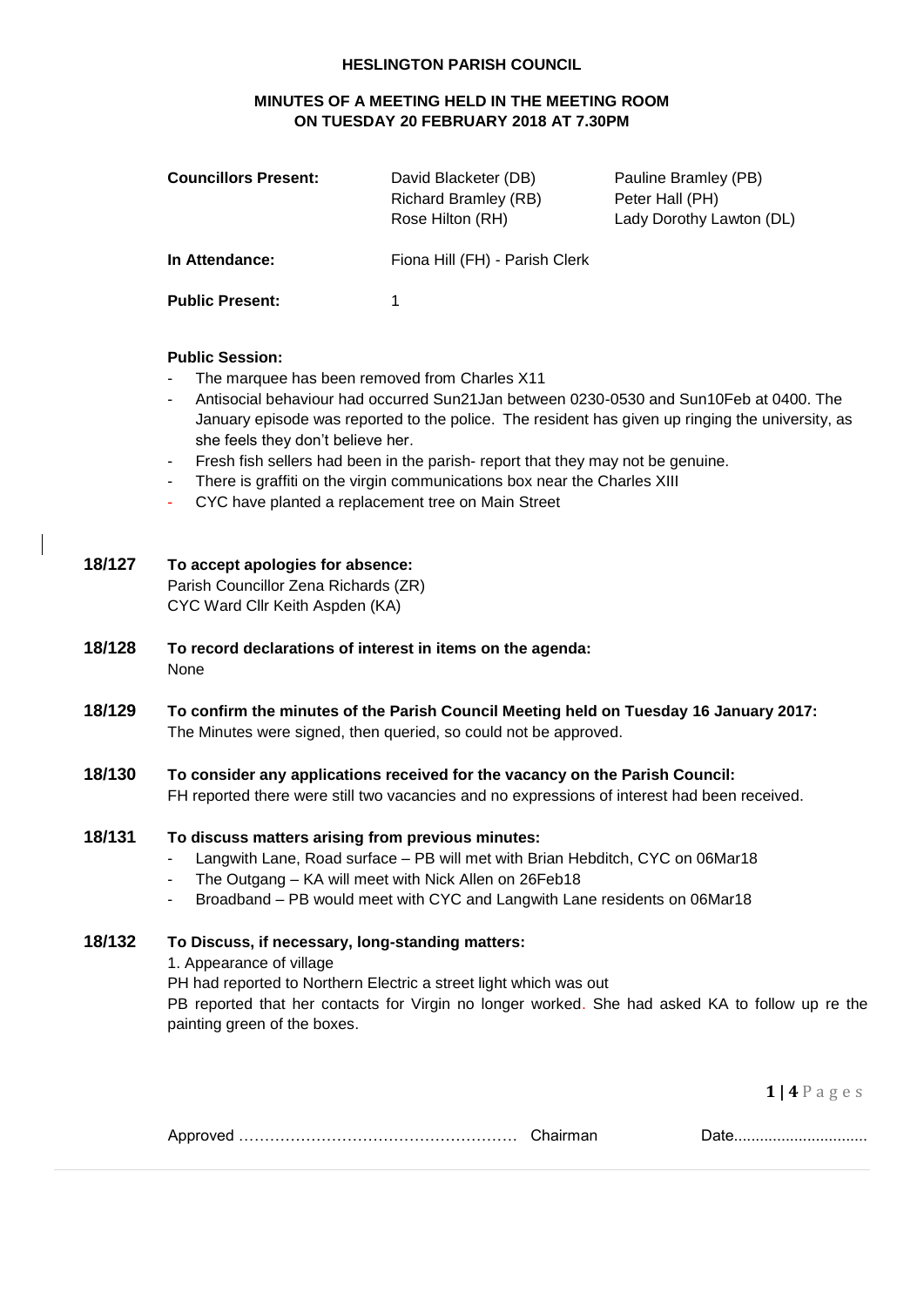Residents had received notification and expressed concerns that work to change the Zebra crossing to a cycle crossing at Holmefield was to start. The Parish Council were very concerned about the safety of all users and how it was going to work. DL would forward the letter she received to the Parish Clerk so further information could be requested; on whom would have priority, on whom was previously consulted and information on cost and where the funding was coming from.

1.1 Trees along Main Street - NTR/Remove

- 1.2 Dog Bin Low Lane PB reported not moved yet. Would request an update.
- 1.3 The Lodge Parking A resident has identified a NHS vehicle who he felt had been responsible for the recent damaged to the verge. PB, when meeting with Mr Hebditch, CYC, would obtain contact details as to who could advise on the Parish Council on possible options.
- 2. Highway Matters NTR
- 3. City of York Council
- 3.1 Local Plan

The final consultation would start tomorrow, for 6 weeks and responses would go directly to the Planning Inspector. The PC will need to submit a response.

3.2 CYC Community Governance Review – NTR, FH would chase this yet again

3.3 Article 4 (2) Direction – Funding

Ward funding had been agreed.

It was agreed that Nick Allen should develop this and the Parish Council would match fund.

Proposed: DB, Seconded: DL 4 votes in four, 1 vote against, 1 abstention

4. University of York

Lakeside Way – collapsed road -PB reported that the university were very aware if this problem and contractors had been consulted. The barriers remain constantly open.

4.1 Antisocial Behaviour –

PB would suggest to the residents of Holmefield Estate that they request to attend the Good Neighbours meeting with the university on 20Mar18.

#### 5. Neighbourhood Planning

DB had circulated by email a "rough draft" and the parish council discussed this at length. DB circulated at the meeting a flow chart detailing progress through to an "approved draft plan" (Regulation 14) and onto the "final draft plan" "Regulation 16). It was clear that this work would take months rather than weeks.

The Parish Council approved the working group to consult at a meeting with CYC on the "rough draft". DB believed they could assist with legality, any areas requiring improvement and any areas missed. 4 votes in favour, 2 votes against.

The Parish Council were anxious there should be an open meeting as well as drop in sessions, newsletters and consultations.

DB circulated a financial report

6. Communication-

- Website – NTR

- Newsletter – Next edition Mar/Apr18

# **18/133 To receive any matters raised by members of public:**

None

**2 | 4** P a g e s

Approved ……………………………………………… Chairman Date...............................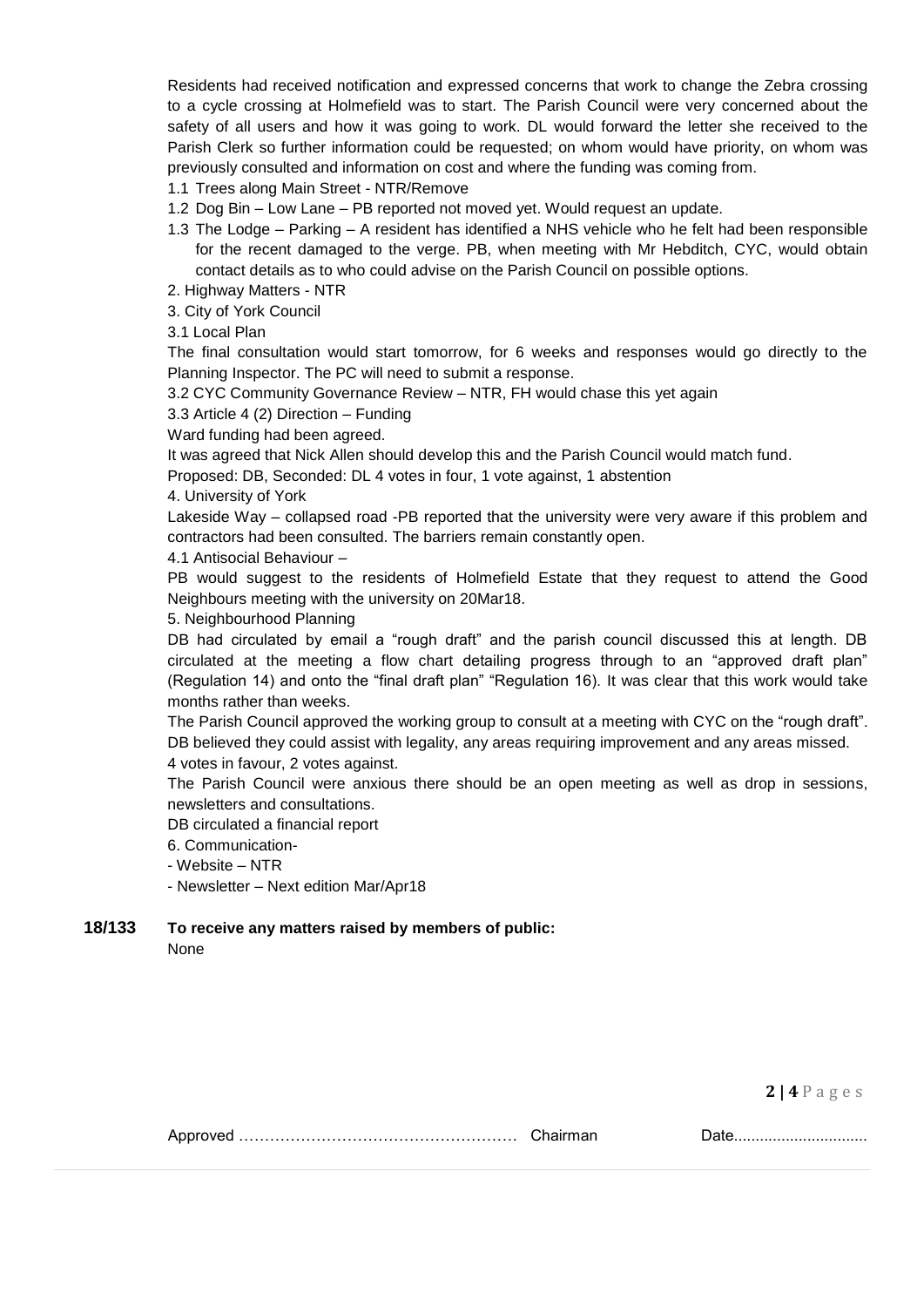#### **18/134 To report and make relevant recommendations on new planning applications:**

Letter A:We support the application

Letter B: We have no objections

Letter C: We do not object but wish to make comments or seek safeguards as set out overleaf Letter D: We object on the planning grounds set out overleaf

1. 17/00075/FUL Fulford Golf Course

Letter B: No Objections, Unanimous

2. 18/00189/FUL 8 Main Street

Letter C: No Objections, Unanimous

The Parish Council would seek assurances that –

- Materials used would be sympathetic to the Conservation area
- Neighbours have been properly consulted
- Consideration has been given to the fact that the property abuts a public right of way "Tally Alley" and accessing builders etc, should not obstruct this popular walking route to school

# **18/135 To report planning decisions by City of York Council:**

None

## **18/136 To receive reports from representatives of following outside bodies:**

- 1. Ward Councillors NTR
- 2. North Yorkshire Police The January 2018 reported had been circulated around Cllrs. There was widespread disappointment amongst Parish Councils that PCSOs no longer attended P.C. meetings, but the Chief Constable felt there were higher priorities.
- 3. Heslington East Community Forum NTR
- 4. Good Neighbours Forum The next meeting would be on 20 March 2018
- 5. Ouse and Derwent Drainage Board NTR
- 6. Sports Field The defibrillator had been taken by the ambulance service, not stolen as reported on Facebook
- 7. York Environment Forum- NTR
- 8. Alms Houses NTR

9. The Meeting Room – DL reported the kitchen was now installed, but there was still some work to do. . The damaged floor and a light sensor would be repaired soon.

At a Country Woman's Association a member had fallen over a chair, further details were not known. An orange safety tag had been removed from one of the fire extinguishers

10. Fulford & Heslington Ward – NTR

## **18/137 To receive any new correspondence received by the council:**

- School Lane blocked by Kier lorry PB reported that this has been formally dealt with
- Footpath opp Heslington Hall A resident reported that root tree growth is causing difficulties for pushchairs/wheelchair users- a user had been witnessed needing to go on to the highway to get by., PB had contacted CYC and the University.

## **18/138 To receive matters raised by members:**

Social Media – Cllrs discussed briefly the use of Facebook and Twitter. FH would obtain advice from YLCA

Lengthsman – Was currently off work on sick leave. The Chairperson was in touch with him

**3 | 4** P a g e s

|--|--|--|